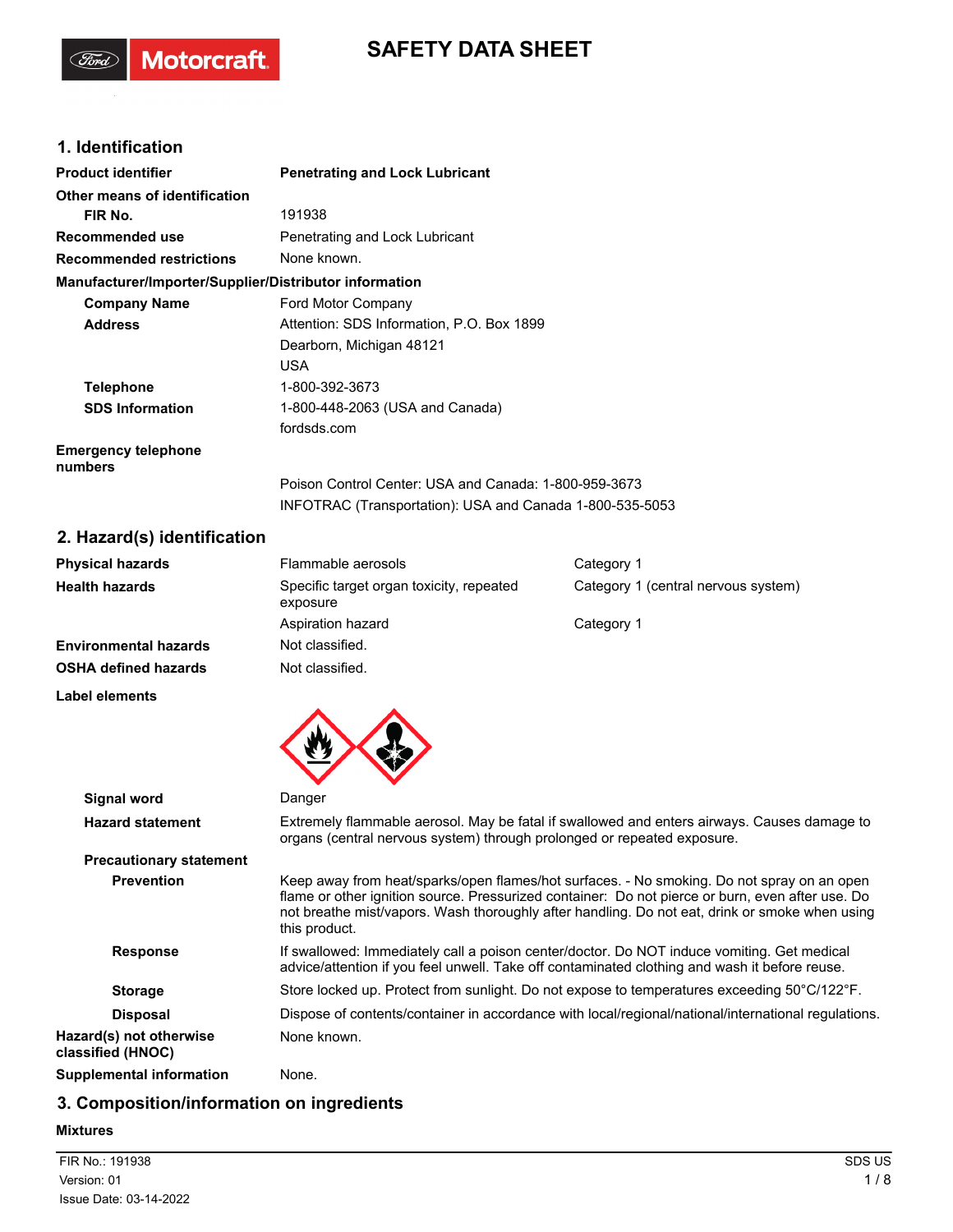| <b>Chemical name</b>                                | Common name and synonyms | <b>CAS number</b> | %     |
|-----------------------------------------------------|--------------------------|-------------------|-------|
| Lubricating oils (petroleum),<br>hydrotreated spent |                          | 64742-58-1        | 52.87 |
| Distillates (petroleum), hydrotreated<br>light      |                          | 64742-47-8        | 22.68 |
| Petroleum gases, liquefied                          |                          | 68476-85-7        | 19.1  |
| PROPAN-2-OL                                         |                          | 67-63-0           | 3.24  |
| STODDARD SOLVENT                                    |                          | 8052-41-3         | 1.94  |

## **4. First-aid measures**

| Inhalation                                                                   | Move to fresh air. Call a physician if symptoms develop or persist.                                                                                                                                                                                                                                                                                                                                                                                                                                                                 |
|------------------------------------------------------------------------------|-------------------------------------------------------------------------------------------------------------------------------------------------------------------------------------------------------------------------------------------------------------------------------------------------------------------------------------------------------------------------------------------------------------------------------------------------------------------------------------------------------------------------------------|
| <b>Skin contact</b>                                                          | Wash off with soap and water. Get medical attention if irritation develops and persists.                                                                                                                                                                                                                                                                                                                                                                                                                                            |
| Eye contact                                                                  | Rinse with water. Get medical attention if irritation develops and persists.                                                                                                                                                                                                                                                                                                                                                                                                                                                        |
| Ingestion                                                                    | Call a physician or poison control center immediately. Rinse mouth. Do not induce vomiting. If<br>vomiting occurs, keep head low so that stomach content doesn't get into the lungs.                                                                                                                                                                                                                                                                                                                                                |
| <b>Most important</b><br>symptoms/effects, acute and<br>delayed              | Aspiration may cause pulmonary edema and pneumonitis. Narcosis. Headache. Behavioral<br>changes. Decrease in motor functions. Prolonged exposure may cause chronic effects.                                                                                                                                                                                                                                                                                                                                                         |
| Indication of immediate<br>medical attention and special<br>treatment needed | Provide general supportive measures and treat symptomatically. Keep victim under observation.<br>Symptoms may be delayed.                                                                                                                                                                                                                                                                                                                                                                                                           |
| <b>General information</b>                                                   | If you feel unwell, seek medical advice (show the label where possible). Ensure that medical<br>personnel are aware of the material(s) involved, and take precautions to protect themselves.                                                                                                                                                                                                                                                                                                                                        |
| 5. Fire-fighting measures                                                    |                                                                                                                                                                                                                                                                                                                                                                                                                                                                                                                                     |
| Suitable extinguishing media                                                 | Alcohol resistant foam. Powder. Dry chemicals. Carbon dioxide (CO2).                                                                                                                                                                                                                                                                                                                                                                                                                                                                |
| Unsuitable extinguishing<br>media                                            | Do not use water jet as an extinguisher, as this will spread the fire.                                                                                                                                                                                                                                                                                                                                                                                                                                                              |
| Specific hazards arising from<br>the chemical                                | Contents under pressure. Pressurized container may explode when exposed to heat or flame.<br>During fire, gases hazardous to health may be formed. Upon decomposition, this product emits<br>carbon monoxide, carbon dioxide and/or low molecular weight hydrocarbons.                                                                                                                                                                                                                                                              |
| Special protective equipment<br>and precautions for firefighters             | Firefighters must use standard protective equipment including flame retardant coat, helmet with<br>face shield, gloves, rubber boots, and in enclosed spaces, SCBA.                                                                                                                                                                                                                                                                                                                                                                 |
| <b>Fire fighting</b><br>equipment/instructions                               | Move containers from fire area if you can do so without risk. Cool containers exposed to heat with<br>water spray and remove container, if no risk is involved. Containers should be cooled with water to<br>prevent vapor pressure build up. For massive fire in cargo area, use unmanned hose holder or<br>monitor nozzles, if possible. If not, withdraw and let fire burn out.                                                                                                                                                  |
| <b>Specific methods</b>                                                      | Use standard firefighting procedures and consider the hazards of other involved materials. Move<br>containers from fire area if you can do so without risk. In the event of fire and/or explosion do not<br>breathe fumes.                                                                                                                                                                                                                                                                                                          |
| <b>General fire hazards</b>                                                  | Extremely flammable aerosol. Will burn if involved in a fire.                                                                                                                                                                                                                                                                                                                                                                                                                                                                       |
| 6. Accidental release measures                                               |                                                                                                                                                                                                                                                                                                                                                                                                                                                                                                                                     |
| Personal precautions,<br>protective equipment and<br>emergency procedures    | Avoid contact with eyes, skin, and clothing. Do not breathe mist/vapors. Ventilate closed spaces<br>before entering them. Do not touch damaged containers or spilled material unless wearing<br>appropriate protective clothing. Keep people away from and upwind of spill/leak. Keep<br>unnecessary personnel away. Local authorities should be advised if significant spillages cannot be<br>contained. Wear appropriate protective equipment and clothing during clean-up. For personal<br>protection, see section 8 of the SDS. |
| <b>Methods and materials for</b><br>containment and cleaning up              | Refer to attached safety data sheets and/or instructions for use. Stop leak if you can do so without<br>risk. Eliminate all ignition sources (no smoking, flares, sparks, or flames in immediate area). Keep<br>combustibles (wood, paper, oil, etc.) away from spilled material. The product is immiscible with<br>water and will spread on the water surface.                                                                                                                                                                     |
|                                                                              | Large Spills: Dike the spilled material, where this is possible. Absorb in vermiculite, dry sand or<br>earth and place into containers. Scoop up used absorbent into drums or other appropriate<br>container. Following product recovery, flush area with water.                                                                                                                                                                                                                                                                    |
|                                                                              | Small Spills: Wipe up with absorbent material (e.g. cloth, fleece). Clean surface thoroughly to<br>remove residual contamination.                                                                                                                                                                                                                                                                                                                                                                                                   |
|                                                                              | Never return spills to original containers for re-use. For waste disposal, see section 13 of the SDS.                                                                                                                                                                                                                                                                                                                                                                                                                               |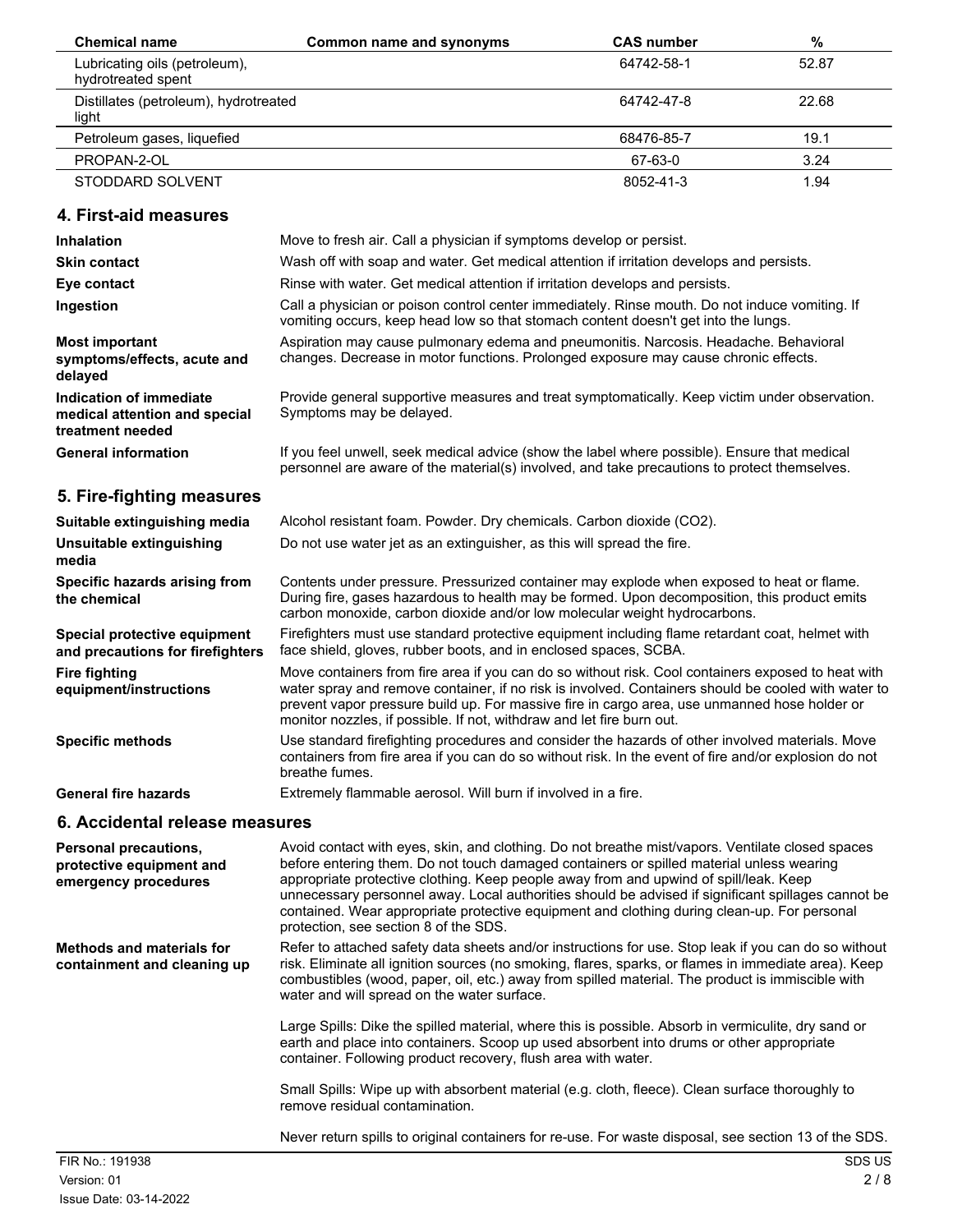#### **Environmental precautions** Avoid discharge into drains, water courses or onto the ground. **7. Handling and storage** Avoid contact with eyes, skin, and clothing. Do not breathe mist/vapors. Avoid prolonged exposure. When using, do not eat, drink or smoke. Use only in well-ventilated areas. Pressurized container: Do not pierce or burn, even after use. Do not use if spray button is missing or defective. Do not spray on a naked flame or any other incandescent material. Do not cut, weld, solder, drill, grind, or expose containers to heat, flame, sparks, or other sources of ignition. All equipment used when handling the product must be grounded. Observe good industrial hygiene practices. Wash hands thoroughly after handling. Wear appropriate personal protective equipment. For personal protection, see Section 8 of the SDS. **Precautions for safe handling** Store locked up. Pressurized container. Protect from sunlight and do not expose to temperatures exceeding 50°C/122 °F. Keep away from heat and sources of ignition. This material can accumulate static charge which may cause spark and become an ignition source. Prevent electrostatic charge build-up by using common bonding and grounding techniques. Store in tightly closed container. Store away from incompatible materials (see Section 10 of the SDS). **Conditions for safe storage, including any incompatibilities**

### **8. Exposure controls/personal protection**

#### **Occupational exposure limits**

The following constituents are the only constituents of the product which have a PEL, TLV or other recommended exposure limit. At this time, the other constituents have no known exposure limits.

### **US. OSHA Table Z-1 Limits for Air Contaminants (29 CFR 1910.1000) Components Type Value**

| Components                                                              | i y pe      | v aiue       |                     |
|-------------------------------------------------------------------------|-------------|--------------|---------------------|
| Petroleum gases, liquefied<br>(CAS 68476-85-7)                          | <b>PEL</b>  | 1800 mg/m3   |                     |
|                                                                         |             | 1000 ppm     |                     |
| PROPAN-2-OL (CAS<br>$67-63-0)$                                          | PEL         | 980 mg/m3    |                     |
|                                                                         |             | 400 ppm      |                     |
| STODDARD SOLVENT<br>(CAS 8052-41-3)                                     | <b>PEL</b>  | 2900 mg/m3   |                     |
|                                                                         |             | 500 ppm      |                     |
| <b>US. ACGIH Threshold Limit Values</b>                                 |             |              |                     |
| <b>Components</b>                                                       | <b>Type</b> | Value        | Form                |
| Lubricating oils (petroleum),<br>hydrotreated spent (CAS<br>64742-58-1) | <b>TWA</b>  | $5$ mg/m $3$ | Inhalable fraction. |
| PROPAN-2-OL (CAS<br>$67-63-0)$                                          | <b>STEL</b> | 400 ppm      |                     |
|                                                                         | TWA         | 200 ppm      |                     |
| STODDARD SOLVENT<br>(CAS 8052-41-3)                                     | <b>TWA</b>  | 100 ppm      |                     |
| US. NIOSH: Pocket Guide to Chemical Hazards                             |             |              |                     |
| <b>Components</b>                                                       | <b>Type</b> | Value        |                     |
| Distillates (petroleum),<br>hydrotreated light (CAS<br>64742-47-8)      | <b>TWA</b>  | 100 mg/m3    |                     |
| Petroleum gases, liquefied<br>(CAS 68476-85-7)                          | <b>TWA</b>  | 1800 mg/m3   |                     |
|                                                                         |             | 1000 ppm     |                     |
| PROPAN-2-OL (CAS<br>$67-63-0)$                                          | <b>STEL</b> | 1225 mg/m3   |                     |
|                                                                         |             | 500 ppm      |                     |
|                                                                         | <b>TWA</b>  | 980 mg/m3    |                     |
|                                                                         |             | 400 ppm      |                     |
| STODDARD SOLVENT<br>(CAS 8052-41-3)                                     | Ceiling     | 1800 mg/m3   |                     |
|                                                                         | <b>TWA</b>  | 350 mg/m3    |                     |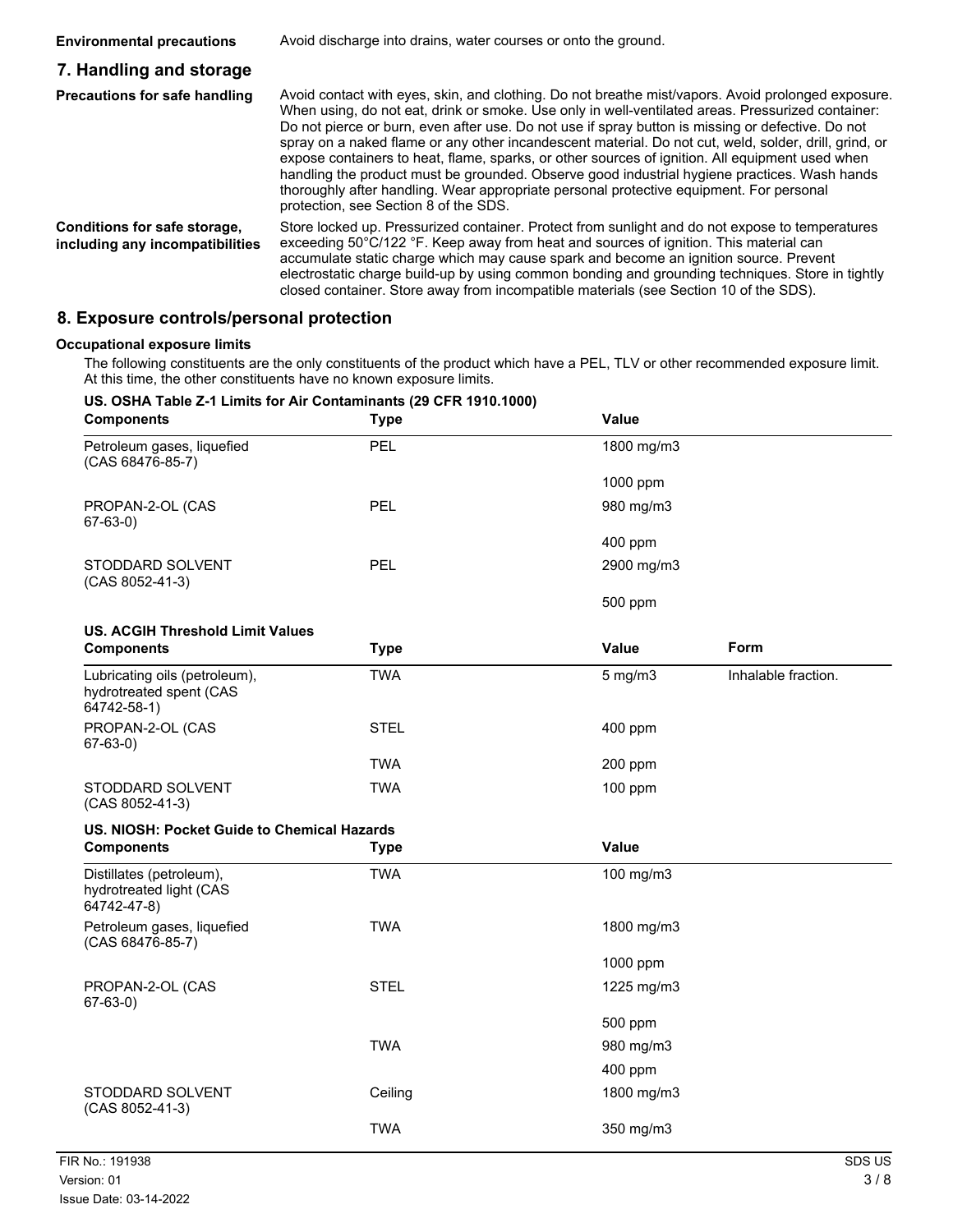| <b>Biological limit values</b>                                        |              |                                                               |                 |                                                                                                                                                                                                                                                                                                  |
|-----------------------------------------------------------------------|--------------|---------------------------------------------------------------|-----------------|--------------------------------------------------------------------------------------------------------------------------------------------------------------------------------------------------------------------------------------------------------------------------------------------------|
| <b>ACGIH Biological Exposure Indices</b>                              |              |                                                               |                 |                                                                                                                                                                                                                                                                                                  |
| <b>Components</b>                                                     | Value        | <b>Determinant</b>                                            | <b>Specimen</b> | <b>Sampling Time</b>                                                                                                                                                                                                                                                                             |
| PROPAN-2-OL (CAS<br>$67-63-0)$                                        | $40$ mg/l    | Acetone                                                       | Urine           | $\star$                                                                                                                                                                                                                                                                                          |
| * - For sampling details, please see the source document.             |              |                                                               |                 |                                                                                                                                                                                                                                                                                                  |
| Appropriate engineering<br>controls                                   |              | recommended exposure limits/quidelines.                       |                 | Use adequate ventilation to control airborne concentrations below the exposure limits/guidelines. If<br>user operations generate a vapor, dust and/or mist, use process enclosure, appropriate local<br>exhaust ventilation, or other engineering controls to control airborne levels below the  |
| Individual protection measures, such as personal protective equipment |              |                                                               |                 |                                                                                                                                                                                                                                                                                                  |
| Eye/face protection                                                   |              | Wear safety glasses with side shields (or goggles).           |                 |                                                                                                                                                                                                                                                                                                  |
| <b>Skin protection</b>                                                |              |                                                               |                 |                                                                                                                                                                                                                                                                                                  |
| <b>Hand protection</b>                                                | recommended. |                                                               |                 | Suitable chemical protective gloves should be worn when the potential exists for skin exposure.<br>The choice of an appropriate glove does not only depend on its material but also on other quality<br>features and is different from one producer to the other. Nitrile or neoprene gloves are |
| <b>Other</b>                                                          |              | Wear appropriate chemical resistant clothing if applicable.   |                 |                                                                                                                                                                                                                                                                                                  |
| <b>Respiratory protection</b>                                         |              | Standard 29 CFR 1910.134 and/or Canadian Standard CSA Z94.4.  |                 | If engineering controls do not maintain airborne concentrations to a level which is adequate to<br>protect worker health, an approved respirator must be worn. Respirator selection, use and<br>maintenance should be in accordance with the requirements of OSHA Respiratory Protection         |
| <b>Thermal hazards</b>                                                |              | Wear appropriate thermal protective clothing, when necessary. |                 |                                                                                                                                                                                                                                                                                                  |
| <b>General hygiene</b><br>considerations                              |              | clothing and protective equipment to remove contaminants.     |                 | When using do not smoke. Always observe good personal hygiene measures, such as washing<br>after handling the material and before eating, drinking, and/or smoking. Routinely wash work                                                                                                          |

# **9. Physical and chemical properties**

| <b>Appearance</b>                                 |                             |  |  |
|---------------------------------------------------|-----------------------------|--|--|
| <b>Physical state</b>                             | Liquid.                     |  |  |
| Form                                              | Not available.              |  |  |
| Color                                             | Yellow                      |  |  |
| Odor                                              | Alcoholic.                  |  |  |
| <b>Odor threshold</b>                             | Not available.              |  |  |
| рH                                                | Not available.              |  |  |
| Melting point/freezing point                      | Not available.              |  |  |
| Initial boiling point and boiling<br>range        | Not available.              |  |  |
| <b>Flash point</b>                                | $>$ 140.0 °F ( $>$ 60.0 °C) |  |  |
| <b>Evaporation rate</b>                           | $< 1$ (BuAc=1)              |  |  |
| Flammability (solid, gas)                         | Not applicable.             |  |  |
| Upper/lower flammability or explosive limits      |                             |  |  |
| <b>Explosive limit - lower (%)</b>                | Not available.              |  |  |
| Explosive limit - upper (%)                       | Not available.              |  |  |
| Vapor pressure                                    | Not available.              |  |  |
| Vapor density                                     | > 1 (Air=1)                 |  |  |
| <b>Relative density</b>                           | $0.81 - 0.85$ (Water=1)     |  |  |
| <b>Relative density temperature</b>               | 77 °F (25 °C)               |  |  |
| Solubility(ies)                                   |                             |  |  |
| Solubility (water)                                | Insoluble                   |  |  |
| <b>Partition coefficient</b><br>(n-octanol/water) | Not available.              |  |  |
| <b>Auto-ignition temperature</b>                  | Not available.              |  |  |
| <b>Decomposition temperature</b>                  | Not available.              |  |  |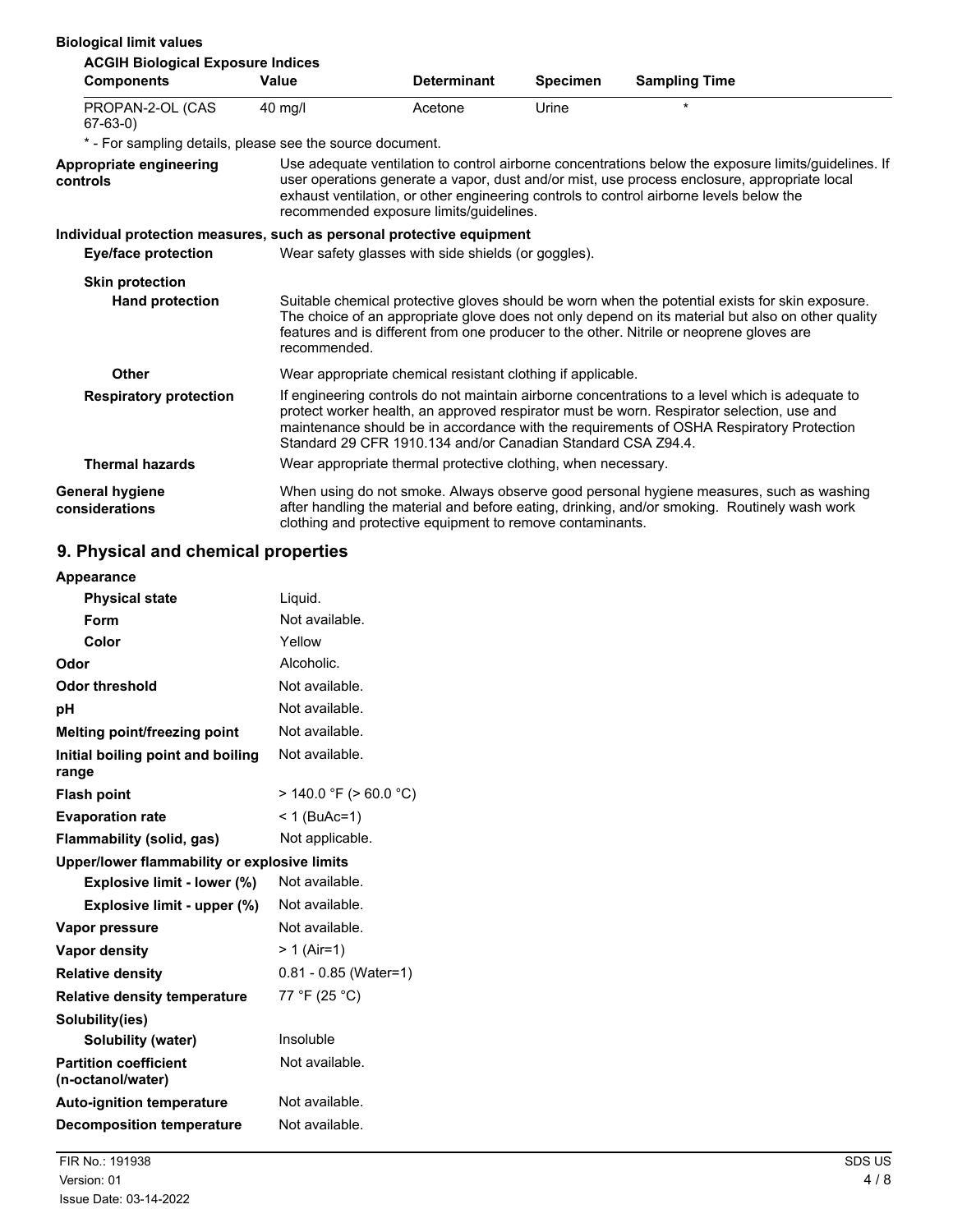| <b>Viscosity</b>             | $<$ 14 $cSt$       |
|------------------------------|--------------------|
| <b>Viscosity temperature</b> | 104 °F (40 °C)     |
| <b>Other information</b>     |                    |
| <b>Critical temperature</b>  | < 122 °F (< 50 °C) |
| <b>Flame projection</b>      | $< 100 \text{ cm}$ |
| <b>Heat of combustion</b>    | < 36 kJ/g          |
| voc                          | < 24 % w/w         |
|                              |                    |

## **10. Stability and reactivity**

| <b>Reactivity</b>                            | The product is stable and non-reactive under normal conditions of use, storage and transport.                       |
|----------------------------------------------|---------------------------------------------------------------------------------------------------------------------|
| <b>Chemical stability</b>                    | Material is stable under normal conditions.                                                                         |
| <b>Possibility of hazardous</b><br>reactions | Hazardous polymerization does not occur.                                                                            |
| <b>Conditions to avoid</b>                   | Avoid temperatures exceeding the flash point. Contact with incompatible materials.                                  |
| Incompatible materials                       | Strong oxidizing agents. Chlorine.                                                                                  |
| <b>Hazardous decomposition</b><br>products   | Upon decomposition, this product emits carbon monoxide, carbon dioxide and/or low molecular<br>weight hydrocarbons. |

## **11. Toxicological information**

## **Information on likely routes of exposure**

| <b>Inhalation</b>                                                                  | Based on available data, the classification criteria are not met. Prolonged inhalation may be<br>harmful.                     |
|------------------------------------------------------------------------------------|-------------------------------------------------------------------------------------------------------------------------------|
| <b>Skin contact</b>                                                                | Based on available data, the classification criteria are not met. Prolonged skin contact may cause<br>temporary irritation.   |
| Eye contact                                                                        | Based on available data, the classification criteria are not met. Direct contact with eyes may<br>cause temporary irritation. |
| Ingestion                                                                          | Droplets of the product aspirated into the lungs through ingestion or vomiting may cause a serious<br>chemical pneumonia.     |
| Symptoms related to the<br>physical, chemical and<br>toxicological characteristics | Aspiration may cause pulmonary edema and pneumonitis. Narcosis. Headache. Behavioral<br>changes. Decrease in motor functions. |

### **Information on toxicological effects**

| May be fatal if swallowed and enters airways.<br><b>Acute toxicity</b> |  |
|------------------------------------------------------------------------|--|
|------------------------------------------------------------------------|--|

| <b>Components</b>         | <b>Species</b> | <b>Calculated/Test Results</b> |
|---------------------------|----------------|--------------------------------|
| PROPAN-2-OL (CAS 67-63-0) |                |                                |
| <b>Acute</b>              |                |                                |
| <b>Dermal</b>             |                |                                |
| LD50                      | Rabbit         | 12800 mg/kg                    |
| Oral                      |                |                                |
| LD50                      | Dog            | 4797 mg/kg                     |
|                           | Mouse          | 3600 mg/kg                     |
|                           |                | 4.5 g/kg                       |
|                           | Rabbit         | 6410 mg/kg                     |
|                           |                | 8 g/kg                         |
|                           |                | 5.03 g/kg                      |
|                           | Rat            | 5045 mg/kg                     |
|                           |                | 4.7 g/kg                       |
| Other                     |                |                                |
| LD50                      | Mouse          | 4477 mg/kg                     |
|                           |                | 1509 mg/kg                     |
|                           | Rat            | 2735 mg/kg                     |
|                           |                | 1099 mg/kg                     |
|                           |                |                                |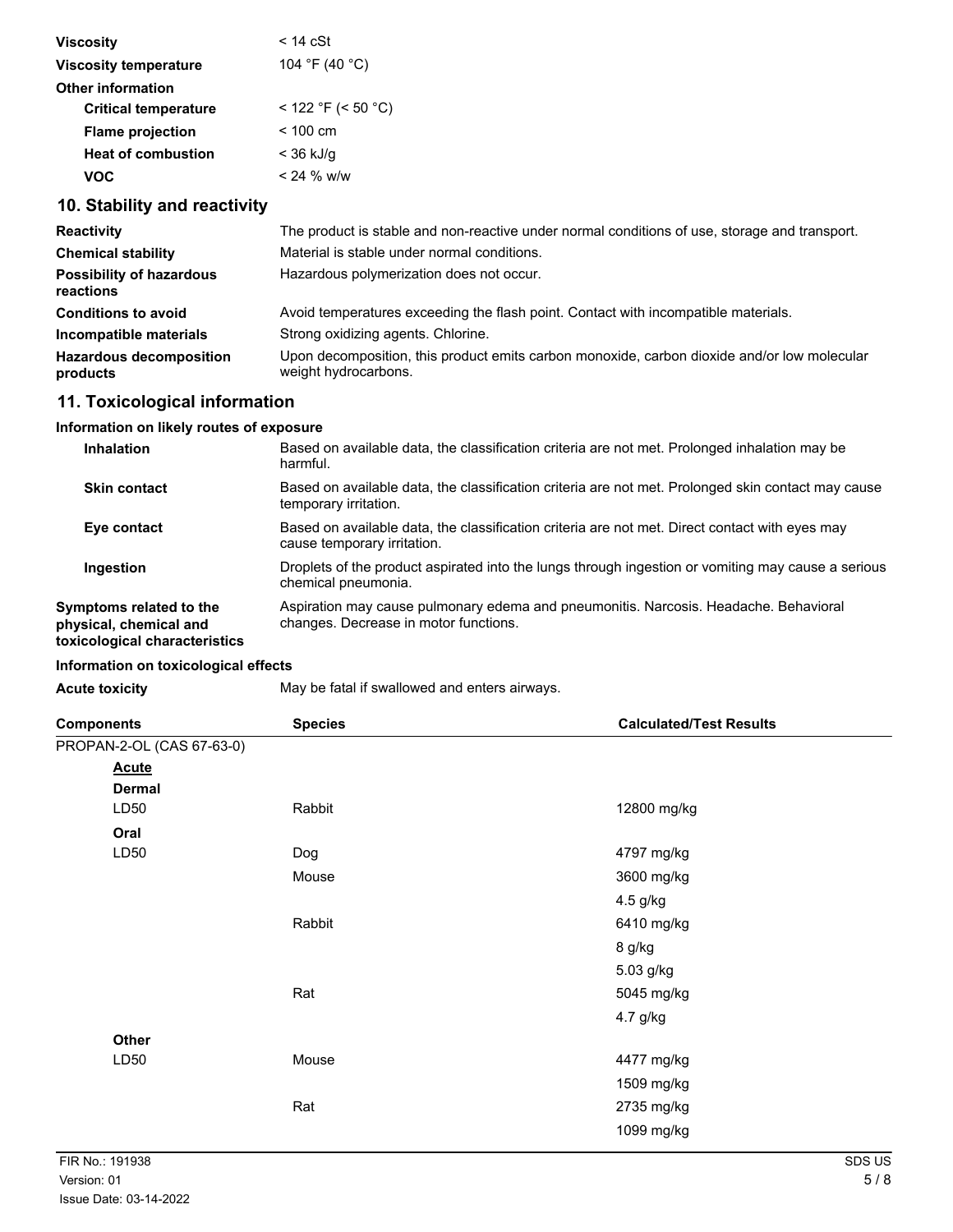| <b>Skin corrosion/irritation</b>                      | Prolonged skin contact may cause temporary irritation.                                                                                                                                                          |
|-------------------------------------------------------|-----------------------------------------------------------------------------------------------------------------------------------------------------------------------------------------------------------------|
| Serious eye damage/eye<br>irritation                  | Direct contact with eyes may cause temporary irritation.                                                                                                                                                        |
| Respiratory or skin sensitization                     |                                                                                                                                                                                                                 |
| <b>Respiratory sensitization</b>                      | Not a respiratory sensitizer.                                                                                                                                                                                   |
| <b>Skin sensitization</b>                             | This product is not expected to cause skin sensitization.                                                                                                                                                       |
| Germ cell mutagenicity                                | No data available to indicate product or any components present at greater than 0.1% are<br>mutagenic or genotoxic.                                                                                             |
| Carcinogenicity                                       | Not classifiable as to carcinogenicity to humans. Base oil severely refined: Not carcinogenic in<br>animal studies. Representative material passes IP-346, Modified Ames test, and/or other<br>screening tests. |
|                                                       | IARC Monographs. Overall Evaluation of Carcinogenicity                                                                                                                                                          |
| Not listed.                                           |                                                                                                                                                                                                                 |
|                                                       | OSHA Specifically Regulated Substances (29 CFR 1910.1001-1053)                                                                                                                                                  |
| Not listed.                                           |                                                                                                                                                                                                                 |
| <b>Reproductive toxicity</b>                          | This product is not expected to cause reproductive or developmental effects.                                                                                                                                    |
| Specific target organ toxicity -<br>single exposure   | Not classified.                                                                                                                                                                                                 |
| Specific target organ toxicity -<br>repeated exposure | Causes damage to organs (central nervous system) through prolonged or repeated exposure.                                                                                                                        |
| <b>Aspiration hazard</b>                              | May be fatal if swallowed and enters airways.                                                                                                                                                                   |
| <b>Chronic effects</b>                                | Prolonged inhalation may be harmful. Causes damage to organs through prolonged or repeated<br>exposure.                                                                                                         |
| 12 Ecological information                             |                                                                                                                                                                                                                 |

## **12. Ecological information**

The product is not classified as environmentally hazardous. However, this does not exclude the possibility that large or frequent spills can have a harmful or damaging effect on the environment. **Ecotoxicity**

| <b>Ecotoxicity</b> |  |
|--------------------|--|
|--------------------|--|

| ᄄᄖᅛᄭᄖ                                                            |                                                                                                                                                                                                                                                               |                                                                                                                                                                                             |                                |  |
|------------------------------------------------------------------|---------------------------------------------------------------------------------------------------------------------------------------------------------------------------------------------------------------------------------------------------------------|---------------------------------------------------------------------------------------------------------------------------------------------------------------------------------------------|--------------------------------|--|
| <b>Components</b>                                                |                                                                                                                                                                                                                                                               | <b>Species</b>                                                                                                                                                                              | <b>Calculated/Test Results</b> |  |
| Distillates (petroleum), hydrotreated light (CAS 64742-47-8)     |                                                                                                                                                                                                                                                               |                                                                                                                                                                                             |                                |  |
| <b>Aquatic</b>                                                   |                                                                                                                                                                                                                                                               |                                                                                                                                                                                             |                                |  |
| Fish                                                             | <b>LC50</b>                                                                                                                                                                                                                                                   | Rainbow trout, donaldson trout<br>(Oncorhynchus mykiss)                                                                                                                                     | 2.9 mg/l, 96 hours             |  |
| PROPAN-2-OL (CAS 67-63-0)                                        |                                                                                                                                                                                                                                                               |                                                                                                                                                                                             |                                |  |
| <b>Aquatic</b>                                                   |                                                                                                                                                                                                                                                               |                                                                                                                                                                                             |                                |  |
| Fish                                                             | <b>LC50</b>                                                                                                                                                                                                                                                   | Bluegill (Lepomis macrochirus)                                                                                                                                                              | > 1400 mg/l, 96 hours          |  |
| Persistence and degradability                                    | No data is available on the degradability of any ingredients in the mixture.                                                                                                                                                                                  |                                                                                                                                                                                             |                                |  |
| <b>Bioaccumulative potential</b>                                 |                                                                                                                                                                                                                                                               |                                                                                                                                                                                             |                                |  |
| Partition coefficient n-octanol / water (log Kow)<br>PROPAN-2-OL |                                                                                                                                                                                                                                                               | 0.05                                                                                                                                                                                        |                                |  |
| <b>Mobility in soil</b>                                          | No data available.                                                                                                                                                                                                                                            |                                                                                                                                                                                             |                                |  |
| Other adverse effects                                            | The product contains volatile organic compounds which have a photochemical ozone creation<br>potential.                                                                                                                                                       |                                                                                                                                                                                             |                                |  |
| 13. Disposal considerations                                      |                                                                                                                                                                                                                                                               |                                                                                                                                                                                             |                                |  |
| <b>Disposal instructions</b>                                     | Collect and reclaim or dispose in sealed containers at licensed waste disposal site. Contents<br>under pressure. Do not puncture, incinerate or crush. Dispose of contents/container in accordance<br>with local/regional/national/international regulations. |                                                                                                                                                                                             |                                |  |
| Local disposal regulations                                       | Dispose in accordance with all applicable regulations.                                                                                                                                                                                                        |                                                                                                                                                                                             |                                |  |
| Hazardous waste code                                             | The waste code should be assigned in discussion between the user, the producer and the waste<br>disposal company.                                                                                                                                             |                                                                                                                                                                                             |                                |  |
| Waste from residues / unused<br>products                         | Disposal instructions).                                                                                                                                                                                                                                       | Dispose of in accordance with local regulations. Empty containers or liners may retain some<br>product residues. This material and its container must be disposed of in a safe manner (see: |                                |  |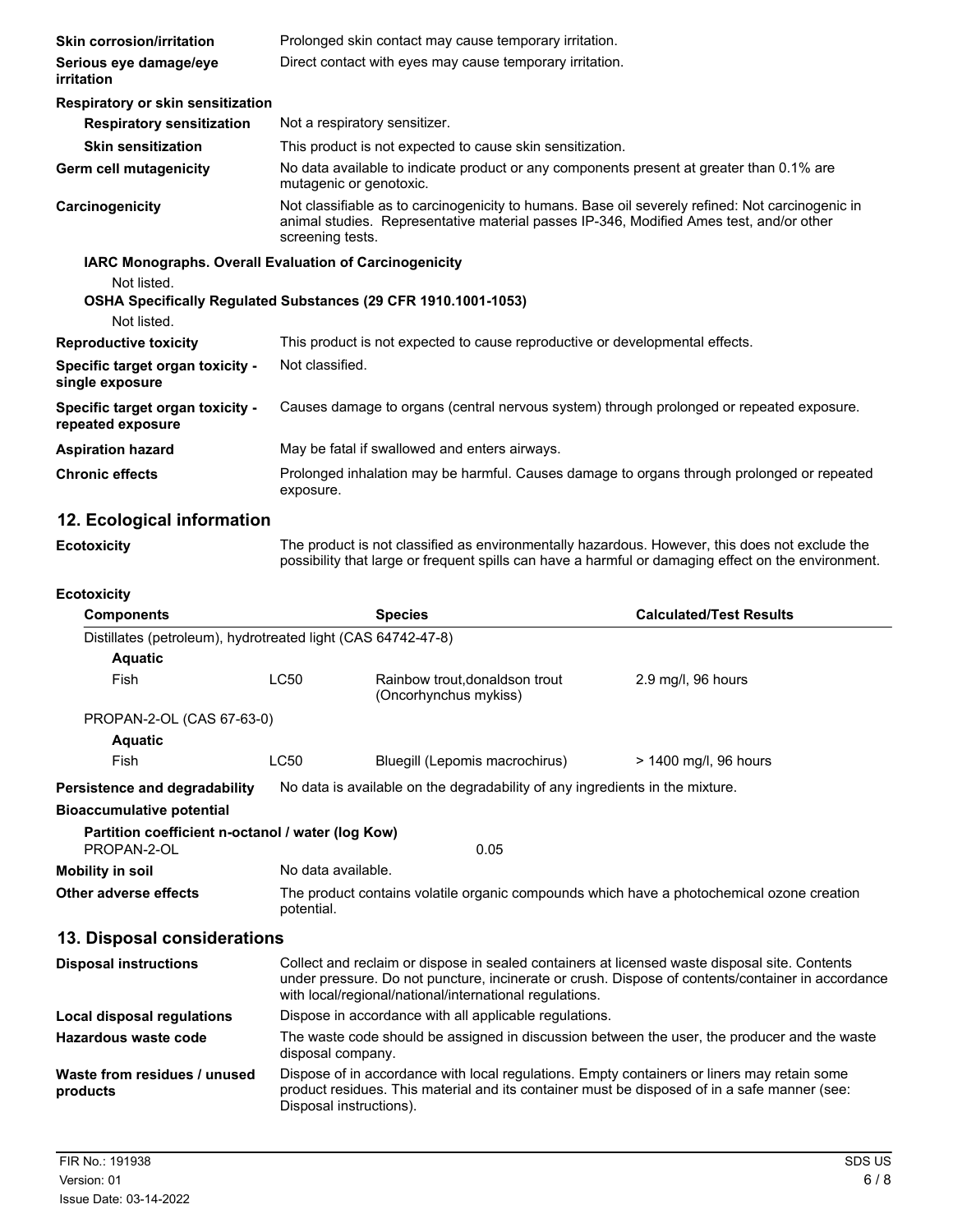**Contaminated packaging**

Since emptied containers may retain product residue, follow label warnings even after container is emptied. Empty containers should be taken to an approved waste handling site for recycling or disposal. Do not re-use empty containers.

### **14. Transport information**

| <b>DOT</b>                                   |                                                                                                      |
|----------------------------------------------|------------------------------------------------------------------------------------------------------|
| UN number                                    | <b>UN1950</b>                                                                                        |
| UN proper shipping name                      | Flammable aerosol                                                                                    |
| Transport hazard class(es)                   |                                                                                                      |
| Class                                        | 2.1                                                                                                  |
| <b>Subsidiary risk</b>                       |                                                                                                      |
| Packing group                                | Not available.                                                                                       |
|                                              | Special precautions for user Read safety instructions, SDS and emergency procedures before handling. |
| <b>IATA</b>                                  |                                                                                                      |
| <b>UN number</b>                             | UN1950                                                                                               |
| UN proper shipping name                      | Flammable aerosol                                                                                    |
| <b>Transport hazard class(es)</b>            |                                                                                                      |
| Class                                        | 2.1                                                                                                  |
| <b>Subsidiary risk</b>                       |                                                                                                      |
| <b>Packing group</b>                         | Not available.                                                                                       |
| <b>Environmental hazards</b>                 | No.                                                                                                  |
|                                              | Special precautions for user Read safety instructions, SDS and emergency procedures before handling. |
| <b>IMDG</b>                                  |                                                                                                      |
| <b>UN number</b>                             | UN1950                                                                                               |
| UN proper shipping name                      | Flammable aerosol                                                                                    |
| <b>Transport hazard class(es)</b>            |                                                                                                      |
| <b>Class</b>                                 | 2.1                                                                                                  |
| <b>Subsidiary risk</b>                       |                                                                                                      |
| <b>Packing group</b>                         | Not available.                                                                                       |
| <b>Environmental hazards</b>                 |                                                                                                      |
| <b>Marine pollutant</b>                      | No.                                                                                                  |
| EmS                                          | Not available.                                                                                       |
|                                              | Special precautions for user Read safety instructions, SDS and emergency procedures before handling. |
| Transport in bulk according to               | Not established.                                                                                     |
| Annex II of MARPOL 73/78 and<br>the IBC Code |                                                                                                      |

**DOT**



## **15. Regulatory information**

**US federal regulations**

This product is a "Hazardous Chemical" as defined by the OSHA Hazard Communication Standard, 29 CFR 1910.1200.